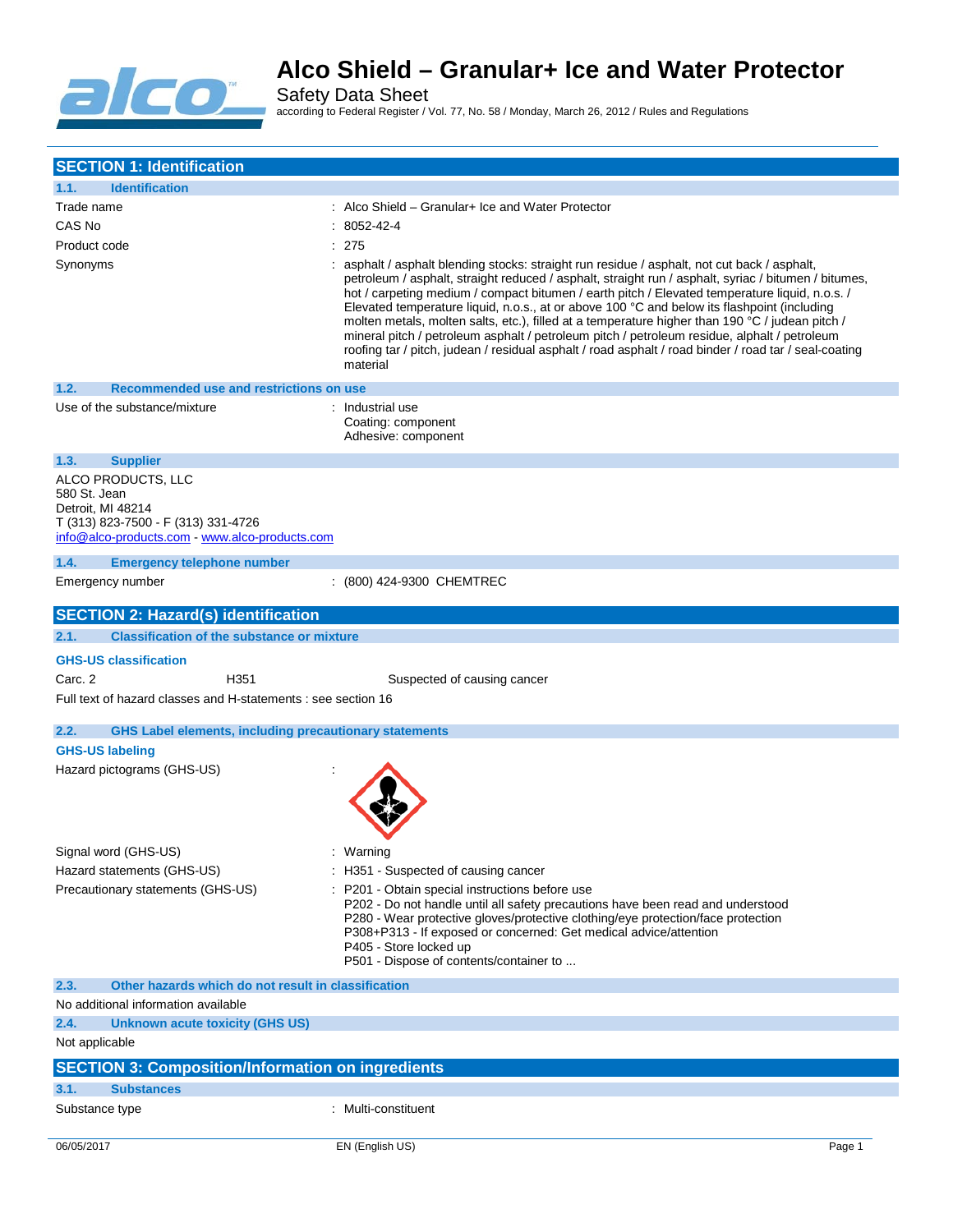Safety Data Sheet

according to Federal Register / Vol. 77, No. 58 / Monday, March 26, 2012 / Rules and Regulations

| Name                                                                    | : ALCO SHIELD - Granular+ Ice and Water Protector                                       |                                                                                     |      |                                                                                                                                                                                                                                                                                                                                                                                                                                                                                                    |
|-------------------------------------------------------------------------|-----------------------------------------------------------------------------------------|-------------------------------------------------------------------------------------|------|----------------------------------------------------------------------------------------------------------------------------------------------------------------------------------------------------------------------------------------------------------------------------------------------------------------------------------------------------------------------------------------------------------------------------------------------------------------------------------------------------|
| CAS No                                                                  | : 8052-42-4                                                                             |                                                                                     |      |                                                                                                                                                                                                                                                                                                                                                                                                                                                                                                    |
| <b>Name</b>                                                             |                                                                                         | <b>Product identifier</b>                                                           | $\%$ | <b>GHS-US classification</b>                                                                                                                                                                                                                                                                                                                                                                                                                                                                       |
| asphaltic bitumen, not cut back                                         |                                                                                         | (CAS No) 8052-42-4                                                                  | 100  | Skin Irrit. 2, H315<br>Carc. 1A, H350                                                                                                                                                                                                                                                                                                                                                                                                                                                              |
| Full text of hazard classes and H-statements : see section 16           |                                                                                         |                                                                                     |      |                                                                                                                                                                                                                                                                                                                                                                                                                                                                                                    |
| <b>Mixtures</b><br>3.2.                                                 |                                                                                         |                                                                                     |      |                                                                                                                                                                                                                                                                                                                                                                                                                                                                                                    |
| Not applicable                                                          |                                                                                         |                                                                                     |      |                                                                                                                                                                                                                                                                                                                                                                                                                                                                                                    |
| <b>SECTION 4: First-aid measures</b>                                    |                                                                                         |                                                                                     |      |                                                                                                                                                                                                                                                                                                                                                                                                                                                                                                    |
| <b>Description of first aid measures</b><br>4.1.                        |                                                                                         |                                                                                     |      |                                                                                                                                                                                                                                                                                                                                                                                                                                                                                                    |
| First-aid measures general                                              |                                                                                         | physical strain. Depending on the victim's condition: doctor/hospital.              |      | : Check the vital functions. Unconscious: maintain adequate airway and respiration. Respiratory<br>arrest: artificial respiration or oxygen. Cardiac arrest: perform resuscitation. Victim conscious<br>with laboured breathing: half-seated. Victim in shock: on his back with legs slightly raised.<br>Vomiting: prevent asphyxia/aspiration pneumonia. Prevent cooling by covering the victim (no<br>warming up). Keep watching the victim. Give psychological aid. Keep the victim calm, avoid |
| First-aid measures after inhalation                                     |                                                                                         |                                                                                     |      | Remove the victim into fresh air. Respiratory problems: consult a doctor/medical service.                                                                                                                                                                                                                                                                                                                                                                                                          |
| First-aid measures after skin contact                                   | hospital.                                                                               |                                                                                     |      | In case of burns: Wash immediately with lots of water (15 minutes)/shower. Do not tear off<br>solidified product from the skin. Do not remove clothing if it sticks to the skin. Cover wounds<br>with sterile bandage. Consult a doctor/medical service. If burned surface > 10%: take victim to                                                                                                                                                                                                   |
| First-aid measures after eye contact                                    | : In case of burns: Rinse immediately with plenty of water for 15 minutes. Do not apply | neutralizing agents. Take victim to an ophthalmologist.                             |      |                                                                                                                                                                                                                                                                                                                                                                                                                                                                                                    |
| First-aid measures after ingestion                                      |                                                                                         | service if you feel unwell. Ingestion of large quantities: immediately to hospital. |      | Rinse mouth with water. Immediately after ingestion: give lots of water to drink. Do not induce<br>vomiting. Call Poison Information Centre (www.big.be/antigif.htm). Consult a doctor/medical                                                                                                                                                                                                                                                                                                     |
| 4.2.<br>Most important symptoms and effects (acute and delayed)         |                                                                                         |                                                                                     |      |                                                                                                                                                                                                                                                                                                                                                                                                                                                                                                    |
| Symptoms/injuries after inhalation                                      | : ON HEATING: Headache. Irritation of the respiratory tract. Nausea.                    |                                                                                     |      |                                                                                                                                                                                                                                                                                                                                                                                                                                                                                                    |
| Symptoms/injuries after skin contact                                    | : ON HEATING: Burns.                                                                    |                                                                                     |      |                                                                                                                                                                                                                                                                                                                                                                                                                                                                                                    |
| Symptoms/injuries after eye contact                                     | : EXPOSURE TO HIGH CONCENTRATIONS: Irritation of the eye tissue.                        |                                                                                     |      |                                                                                                                                                                                                                                                                                                                                                                                                                                                                                                    |
| Symptoms/injuries after ingestion                                       | : No data available.                                                                    |                                                                                     |      |                                                                                                                                                                                                                                                                                                                                                                                                                                                                                                    |
| Chronic symptoms                                                        | : No effects known.                                                                     |                                                                                     |      |                                                                                                                                                                                                                                                                                                                                                                                                                                                                                                    |
| Immediate medical attention and special treatment, if necessary<br>4.3. |                                                                                         |                                                                                     |      |                                                                                                                                                                                                                                                                                                                                                                                                                                                                                                    |
| No additional information available                                     |                                                                                         |                                                                                     |      |                                                                                                                                                                                                                                                                                                                                                                                                                                                                                                    |
| <b>SECTION 5: Fire-fighting measures</b>                                |                                                                                         |                                                                                     |      |                                                                                                                                                                                                                                                                                                                                                                                                                                                                                                    |
| Suitable (and unsuitable) extinguishing media<br>5.1.                   |                                                                                         |                                                                                     |      |                                                                                                                                                                                                                                                                                                                                                                                                                                                                                                    |
| Suitable extinguishing media                                            | : Water spray. Polyvalent foam. BC powder. Sand/earth. Carbon dioxide.                  |                                                                                     |      |                                                                                                                                                                                                                                                                                                                                                                                                                                                                                                    |
| Unsuitable extinguishing media                                          | : Container may slop over if solid jet (water/foam) is applied.                         |                                                                                     |      |                                                                                                                                                                                                                                                                                                                                                                                                                                                                                                    |
| 5.2.<br>Specific hazards arising from the chemical                      |                                                                                         |                                                                                     |      |                                                                                                                                                                                                                                                                                                                                                                                                                                                                                                    |
| Fire hazard                                                             | above flashpoint: higher fire/explosion hazard.                                         |                                                                                     |      | : DIRECT FIRE HAZARD. Not easily combustible. INDIRECT FIRE HAZARD. Temperature                                                                                                                                                                                                                                                                                                                                                                                                                    |
| Explosion hazard                                                        |                                                                                         | EXPLOSION HAZARD. No data available on indirect explosion hazard.                   |      | : DIRECT EXPLOSION HAZARD. No data available on direct explosion hazard. INDIRECT                                                                                                                                                                                                                                                                                                                                                                                                                  |
| Reactivity                                                              |                                                                                         | of hydrogen sulphide. Upon combustion: CO and CO2 are formed.                       |      | : In molten state: reacts violently with water (moisture). On heating: formation of small quantities                                                                                                                                                                                                                                                                                                                                                                                               |
| Special protective equipment and precautions for fire-fighters<br>5.3.  |                                                                                         |                                                                                     |      |                                                                                                                                                                                                                                                                                                                                                                                                                                                                                                    |
| Precautionary measures fire                                             |                                                                                         | fire/heat: have neighbourhood close doors and windows.                              |      | : Exposure to fire/heat: keep upwind. Exposure to fire/heat: seal off low-lying areas. Exposure to                                                                                                                                                                                                                                                                                                                                                                                                 |
| Firefighting instructions                                               | : Cool tanks/drums with water spray/remove them into safety.                            |                                                                                     |      |                                                                                                                                                                                                                                                                                                                                                                                                                                                                                                    |
| Protection during firefighting                                          | : Heat/fire exposure: compressed air/oxygen apparatus.                                  |                                                                                     |      |                                                                                                                                                                                                                                                                                                                                                                                                                                                                                                    |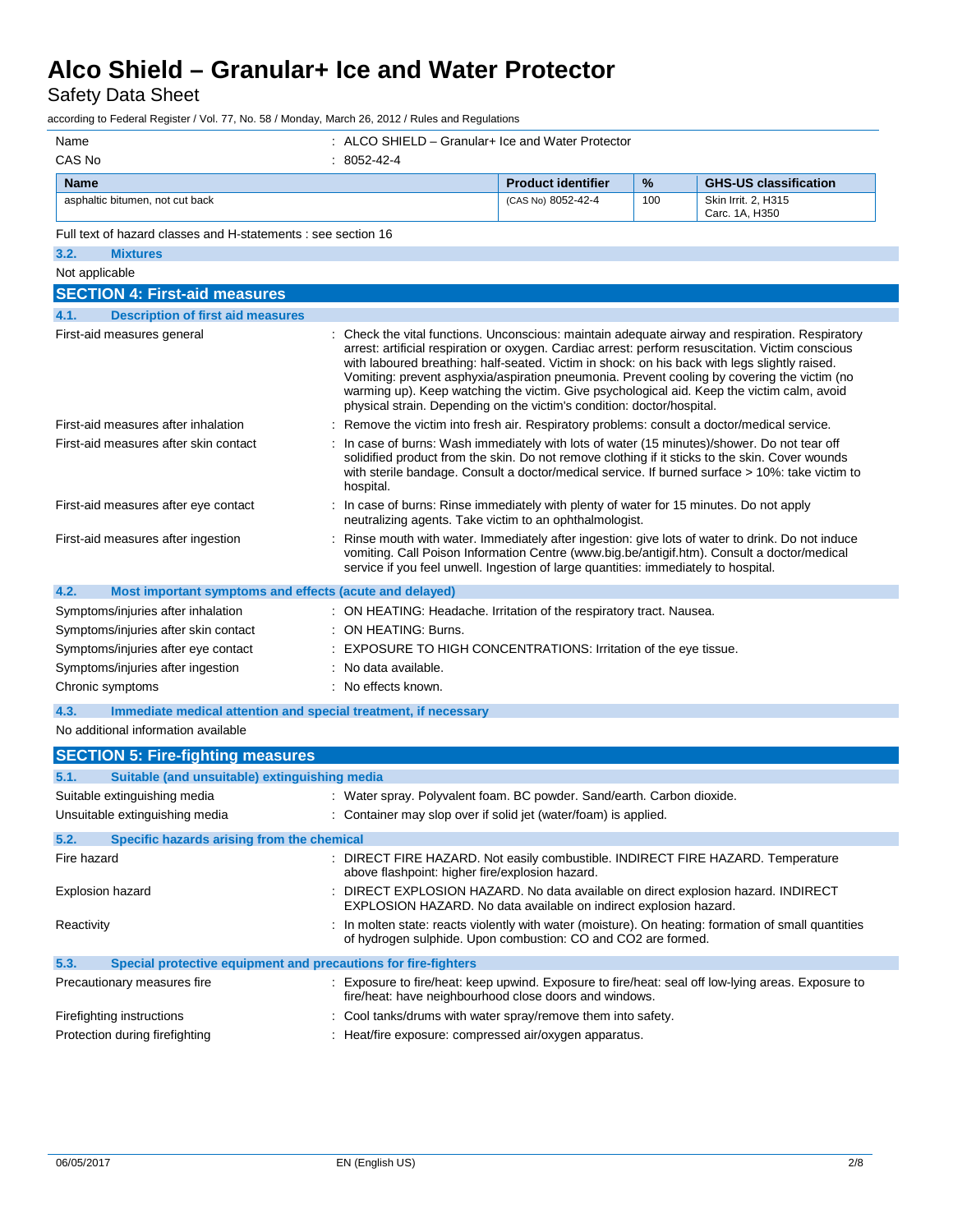# Safety Data Sheet

according to Federal Register / Vol. 77, No. 58 / Monday, March 26, 2012 / Rules and Regulations

| <b>SECTION 6: Accidental release measures</b>                               |                                                                                                                                                                                                                                                                                                                                                           |  |  |
|-----------------------------------------------------------------------------|-----------------------------------------------------------------------------------------------------------------------------------------------------------------------------------------------------------------------------------------------------------------------------------------------------------------------------------------------------------|--|--|
| 6.1.<br>Personal precautions, protective equipment and emergency procedures |                                                                                                                                                                                                                                                                                                                                                           |  |  |
| 6.1.1.<br>For non-emergency personnel                                       |                                                                                                                                                                                                                                                                                                                                                           |  |  |
| Protective equipment                                                        | Gloves. Protective clothing. Large spills/in enclosed spaces: compressed air apparatus. See<br>"Material-Handling" to select protective clothing.                                                                                                                                                                                                         |  |  |
| <b>Emergency procedures</b>                                                 | Mark the danger area. No naked flames. Wash contaminated clothes.                                                                                                                                                                                                                                                                                         |  |  |
| 6.1.2.<br>For emergency responders<br>No additional information available   |                                                                                                                                                                                                                                                                                                                                                           |  |  |
| 6.2.<br><b>Environmental precautions</b>                                    |                                                                                                                                                                                                                                                                                                                                                           |  |  |
| No additional information available                                         |                                                                                                                                                                                                                                                                                                                                                           |  |  |
| Methods and material for containment and cleaning up<br>6.3.                |                                                                                                                                                                                                                                                                                                                                                           |  |  |
| For containment                                                             | : Contain released substance, pump into suitable containers. Plug the leak, cut off the supply.                                                                                                                                                                                                                                                           |  |  |
| Methods for cleaning up                                                     | If melted: allow liquid to solidify before taking it up. Start cleanup only if spill has cooled<br>completely. Wash clothing and equipment after handling.                                                                                                                                                                                                |  |  |
| <b>Reference to other sections</b><br>6.4.                                  |                                                                                                                                                                                                                                                                                                                                                           |  |  |
| No additional information available                                         |                                                                                                                                                                                                                                                                                                                                                           |  |  |
| <b>SECTION 7: Handling and storage</b>                                      |                                                                                                                                                                                                                                                                                                                                                           |  |  |
| <b>Precautions for safe handling</b><br>7.1.                                |                                                                                                                                                                                                                                                                                                                                                           |  |  |
| Precautions for safe handling                                               | Comply with the legal requirements. Remove contaminated clothing immediately. Clean<br>contaminated clothing. Keep away from naked flames/heat. Observe strict hygiene. Keep<br>container tightly closed. Measure the concentration in the air regularly. Carry operations in the<br>open/under local exhaust/ventilation or with respiratory protection. |  |  |
| 7.2.<br>Conditions for safe storage, including any incompatibilities        |                                                                                                                                                                                                                                                                                                                                                           |  |  |
| Storage temperature                                                         | : $>21^{\circ}$ C                                                                                                                                                                                                                                                                                                                                         |  |  |
| Heat-ignition                                                               | KEEP SUBSTANCE AWAY FROM: heat sources.                                                                                                                                                                                                                                                                                                                   |  |  |
| Information on mixed storage                                                | KEEP SUBSTANCE AWAY FROM: oxidizing agents.                                                                                                                                                                                                                                                                                                               |  |  |
| Storage area                                                                | Keep container in a well-ventilated place. Fireproof storeroom. Meet the legal requirements.                                                                                                                                                                                                                                                              |  |  |
| Special rules on packaging                                                  | SPECIAL REQUIREMENTS: closing. correctly labelled. meet the legal requirements. Secure<br>fragile packagings in solid containers.                                                                                                                                                                                                                         |  |  |
| Packaging materials                                                         | : SUITABLE MATERIAL: No data available. MATERIAL TO AVOID: No data available.                                                                                                                                                                                                                                                                             |  |  |
| <b>SECTION 8: Exposure controls/personal protection</b>                     |                                                                                                                                                                                                                                                                                                                                                           |  |  |

# **8.1. Control parameters**

| $\mathbf{v}$ . I.<br><b>PUTTLE DESCRIPTION</b>             |                                |                                                                                                                                                                              |  |  |  |
|------------------------------------------------------------|--------------------------------|------------------------------------------------------------------------------------------------------------------------------------------------------------------------------|--|--|--|
| Alco Shield - Granular Ice and Water Protector (8052-42-4) |                                |                                                                                                                                                                              |  |  |  |
| <b>ACGIH</b>                                               | ACGIH TWA (mg/m <sup>3</sup> ) | 0.5 mg/m <sup>3</sup> (Asphalt (Bitumen) fume, as benzene-<br>soluble aerosol; USA; Time-weighted average<br>exposure limit 8 h; TLV - Adopted Value; Inhalable<br>fraction) |  |  |  |
| asphaltic bitumen, not cut back (8052-42-4)                |                                |                                                                                                                                                                              |  |  |  |
| <b>ACGIH</b>                                               | ACGIH TWA (mg/m <sup>3</sup> ) | 0.5 mg/m <sup>3</sup> (Asphalt (Bitumen) fume, as benzene-<br>soluble aerosol; USA; Time-weighted average<br>exposure limit 8 h; TLV - Adopted Value; Inhalable<br>fraction) |  |  |  |

### **8.2. Appropriate engineering controls**

No additional information available

### **8.3. Individual protection measures/Personal protective equipment**

### **Materials for protective clothing:**

GIVE GOOD RESISTANCE: leather. viton. GIVE LESS RESISTANCE: neoprene. GIVE POOR RESISTANCE: butyl rubber. chlorosulfonated polyethylene

### **Hand protection:**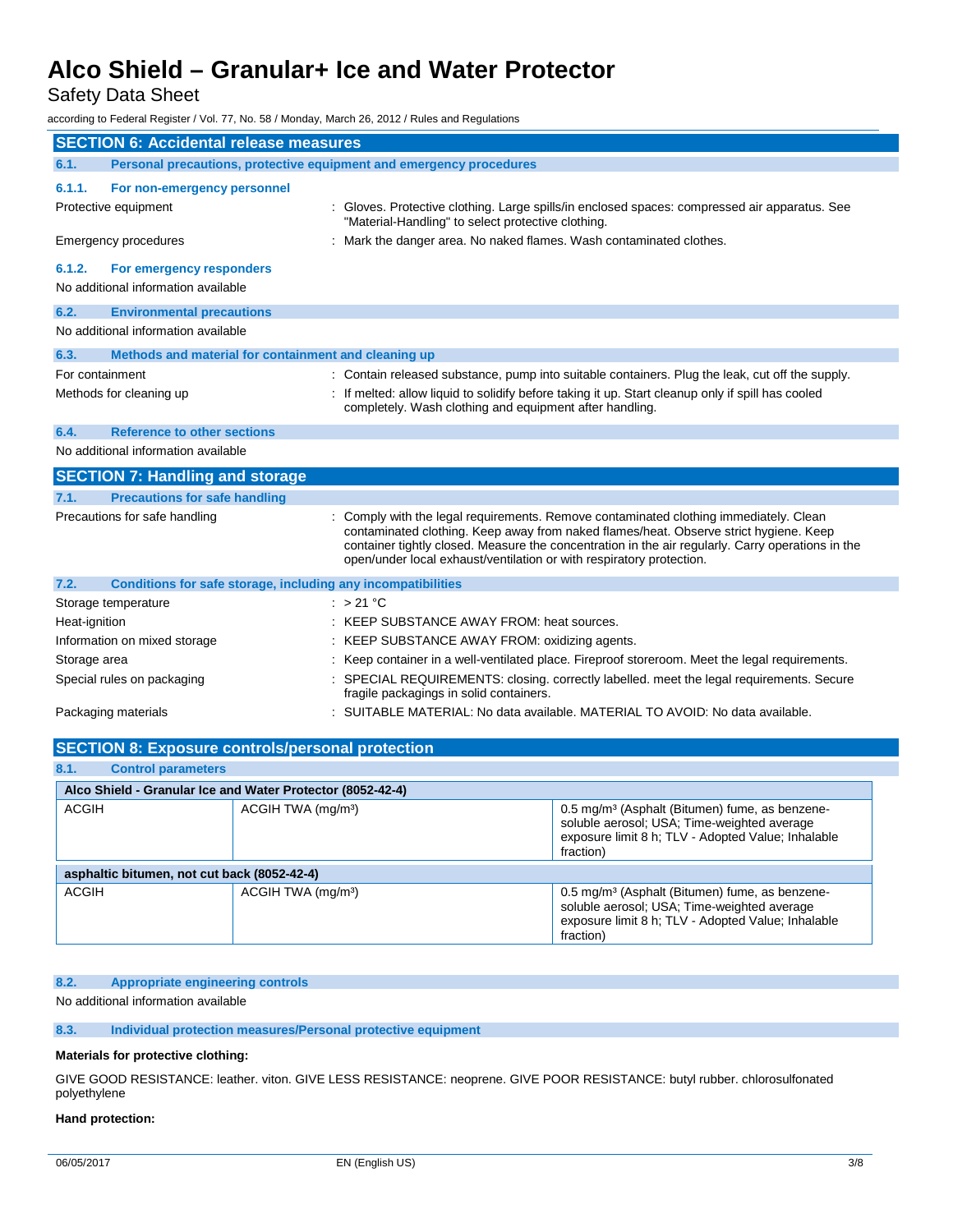Safety Data Sheet

according to Federal Register / Vol. 77, No. 58 / Monday, March 26, 2012 / Rules and Regulations

### Gloves

#### **Eye protection:**

Safety glasses

**Skin and body protection:**

Heatproof clothing

#### **Respiratory protection:**

On heating: Gas mask with filter type A

| <b>SECTION 9: Physical and chemical properties</b>            |                                                                                                                                                                                                                 |  |  |
|---------------------------------------------------------------|-----------------------------------------------------------------------------------------------------------------------------------------------------------------------------------------------------------------|--|--|
| Information on basic physical and chemical properties<br>9.1. |                                                                                                                                                                                                                 |  |  |
| Physical state                                                | : Solid                                                                                                                                                                                                         |  |  |
| Appearance                                                    | : Solid.                                                                                                                                                                                                        |  |  |
| Color                                                         | : Dark brown to black                                                                                                                                                                                           |  |  |
| Odor                                                          | : Characteristic odour                                                                                                                                                                                          |  |  |
| Odor threshold                                                | : No data available                                                                                                                                                                                             |  |  |
| рH                                                            | : No data available                                                                                                                                                                                             |  |  |
| Melting point                                                 | : No data available                                                                                                                                                                                             |  |  |
| Freezing point                                                | : No data available                                                                                                                                                                                             |  |  |
| Boiling point                                                 | $: >370$ °C                                                                                                                                                                                                     |  |  |
| Flash point                                                   | $: 204 - 288 °C$                                                                                                                                                                                                |  |  |
| Relative evaporation rate (butyl acetate=1)                   | : No data available                                                                                                                                                                                             |  |  |
| Flammability (solid, gas)                                     | : No data available                                                                                                                                                                                             |  |  |
| Vapor pressure                                                | : No data available                                                                                                                                                                                             |  |  |
| Relative vapor density at 20 °C                               | $\therefore$ > 1                                                                                                                                                                                                |  |  |
| Relative density                                              | $\therefore$ > 1                                                                                                                                                                                                |  |  |
| Solubility                                                    | : Insoluble in water. Soluble in ethanol. Soluble in ether. Soluble in acetone. Soluble in<br>chloroform. Soluble in tetrachloromethane. Soluble in carbondisulfide. Soluble in turpentine.<br>Water: insoluble |  |  |
| Log Pow                                                       | $: > 6$ (Calculated)                                                                                                                                                                                            |  |  |
| Auto-ignition temperature                                     | : $350 - 485$ °C                                                                                                                                                                                                |  |  |
| Decomposition temperature                                     | : No data available                                                                                                                                                                                             |  |  |
| Viscosity, kinematic                                          | : No data available                                                                                                                                                                                             |  |  |
| Viscosity, dynamic                                            | : > 0.17 Pa.s (135 °C)                                                                                                                                                                                          |  |  |
| <b>Explosion limits</b>                                       | : No data available                                                                                                                                                                                             |  |  |
| <b>Explosive properties</b>                                   | : No data available                                                                                                                                                                                             |  |  |
| Oxidizing properties                                          | : No data available                                                                                                                                                                                             |  |  |
| 9.2.<br><b>Other information</b>                              |                                                                                                                                                                                                                 |  |  |
| Softening point                                               | : $>45^{\circ}$ C                                                                                                                                                                                               |  |  |

# **SECTION 10: Stability and reactivity**

#### **10.1. Reactivity**

In molten state: reacts violently with water (moisture). On heating: formation of small quantities of hydrogen sulphide. Upon combustion: CO and CO2 are formed.

### **10.2. Chemical stability**

Stable under normal conditions.

### **10.3. Possibility of hazardous reactions**

No additional information available

### **10.4. Conditions to avoid**

No additional information available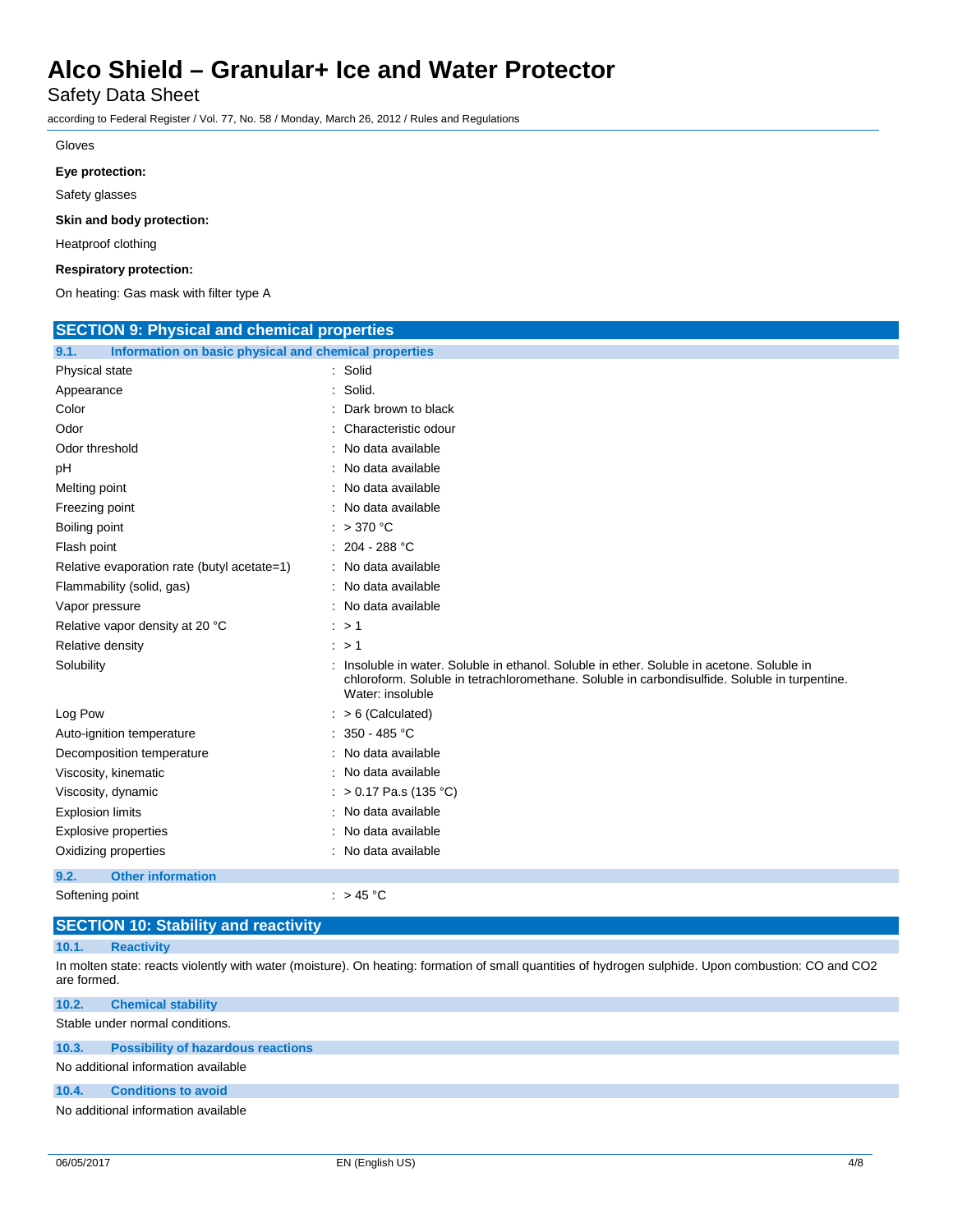# Safety Data Sheet

according to Federal Register / Vol. 77, No. 58 / Monday, March 26, 2012 / Rules and Regulations

| 10.5.<br><b>Incompatible materials</b>                     |                                                                                   |  |  |  |
|------------------------------------------------------------|-----------------------------------------------------------------------------------|--|--|--|
| No additional information available                        |                                                                                   |  |  |  |
| 10.6.<br><b>Hazardous decomposition products</b>           |                                                                                   |  |  |  |
| No additional information available                        |                                                                                   |  |  |  |
| <b>SECTION 11: Toxicological information</b>               |                                                                                   |  |  |  |
| <b>Information on toxicological effects</b><br>11.1.       |                                                                                   |  |  |  |
| Acute toxicity                                             | : Not classified                                                                  |  |  |  |
|                                                            |                                                                                   |  |  |  |
| Alco Shield - Granular Ice and Water Protector (8052-42-4) |                                                                                   |  |  |  |
| LD50 oral rat                                              | > 2000 mg/kg (Rat)                                                                |  |  |  |
| LD50 dermal rabbit                                         | > 2000 mg/kg (Rabbit)                                                             |  |  |  |
| asphaltic bitumen, not cut back (8052-42-4)                |                                                                                   |  |  |  |
| LD50 oral rat                                              | > 2000 mg/kg (Rat)                                                                |  |  |  |
| LD50 dermal rabbit                                         | $>$ 2000 mg/kg (Rabbit)                                                           |  |  |  |
| Skin corrosion/irritation                                  | Not classified                                                                    |  |  |  |
| Serious eye damage/irritation                              | Not classified                                                                    |  |  |  |
| Respiratory or skin sensitization                          | Not classified                                                                    |  |  |  |
| Germ cell mutagenicity                                     | Not classified                                                                    |  |  |  |
| Carcinogenicity                                            | : Suspected of causing cancer.                                                    |  |  |  |
| Alco Shield - Granular Ice and Water Protector (8052-42-4) |                                                                                   |  |  |  |
| IARC group                                                 | 3 - Not classifiable                                                              |  |  |  |
| asphaltic bitumen, not cut back (8052-42-4)                |                                                                                   |  |  |  |
| IARC group                                                 | 3 - Not classifiable                                                              |  |  |  |
| Reproductive toxicity                                      | : Not classified                                                                  |  |  |  |
| Specific target organ toxicity - single exposure           | : Not classified                                                                  |  |  |  |
| Specific target organ toxicity - repeated                  | : Not classified                                                                  |  |  |  |
| exposure                                                   |                                                                                   |  |  |  |
| Aspiration hazard                                          | : Not classified                                                                  |  |  |  |
| Symptoms/injuries after inhalation                         | ON HEATING: Headache. Irritation of the respiratory tract. Nausea.                |  |  |  |
| Symptoms/injuries after skin contact                       | : ON HEATING: Burns.                                                              |  |  |  |
| Symptoms/injuries after eye contact                        | : EXPOSURE TO HIGH CONCENTRATIONS: Irritation of the eye tissue.                  |  |  |  |
| Symptoms/injuries after ingestion                          | : No data available.                                                              |  |  |  |
| Chronic symptoms                                           | : No effects known.                                                               |  |  |  |
|                                                            |                                                                                   |  |  |  |
| <b>SECTION 12: Ecological information</b>                  |                                                                                   |  |  |  |
| 12.1.<br><b>Toxicity</b>                                   |                                                                                   |  |  |  |
| Ecology - air                                              | : Not classified as dangerous for the ozone layer (Regulation (EC) No 1005/2009). |  |  |  |

Ecology - water : No water pollutant (surface water). Fouling to shoreline. Not harmful to fishes (LC50(96h) >1000 mg/l). Not harmful to aquatic organisms.

**12.2. Persistence and degradability**

| Alco Shield - Granular+ Ice and Water Protector (8052-42-4) |                                     |  |
|-------------------------------------------------------------|-------------------------------------|--|
| Persistence and degradability                               | Not readily biodegradable in water. |  |
| asphaltic bitumen, not cut back (8052-42-4)                 |                                     |  |
| Persistence and degradability                               | Not readily biodegradable in water. |  |
| 12.3.<br><b>Bioaccumulative potential</b>                   |                                     |  |
| Alco Shield - Granular+ Ice and Water Protector (8052-42-4) |                                     |  |
| Log Pow                                                     | > 6 (Calculated)                    |  |
| Bioaccumulative potential                                   | Not bioaccumulative.                |  |
| asphaltic bitumen, not cut back (8052-42-4)                 |                                     |  |
| Log Pow                                                     | > 6 (Calculated)                    |  |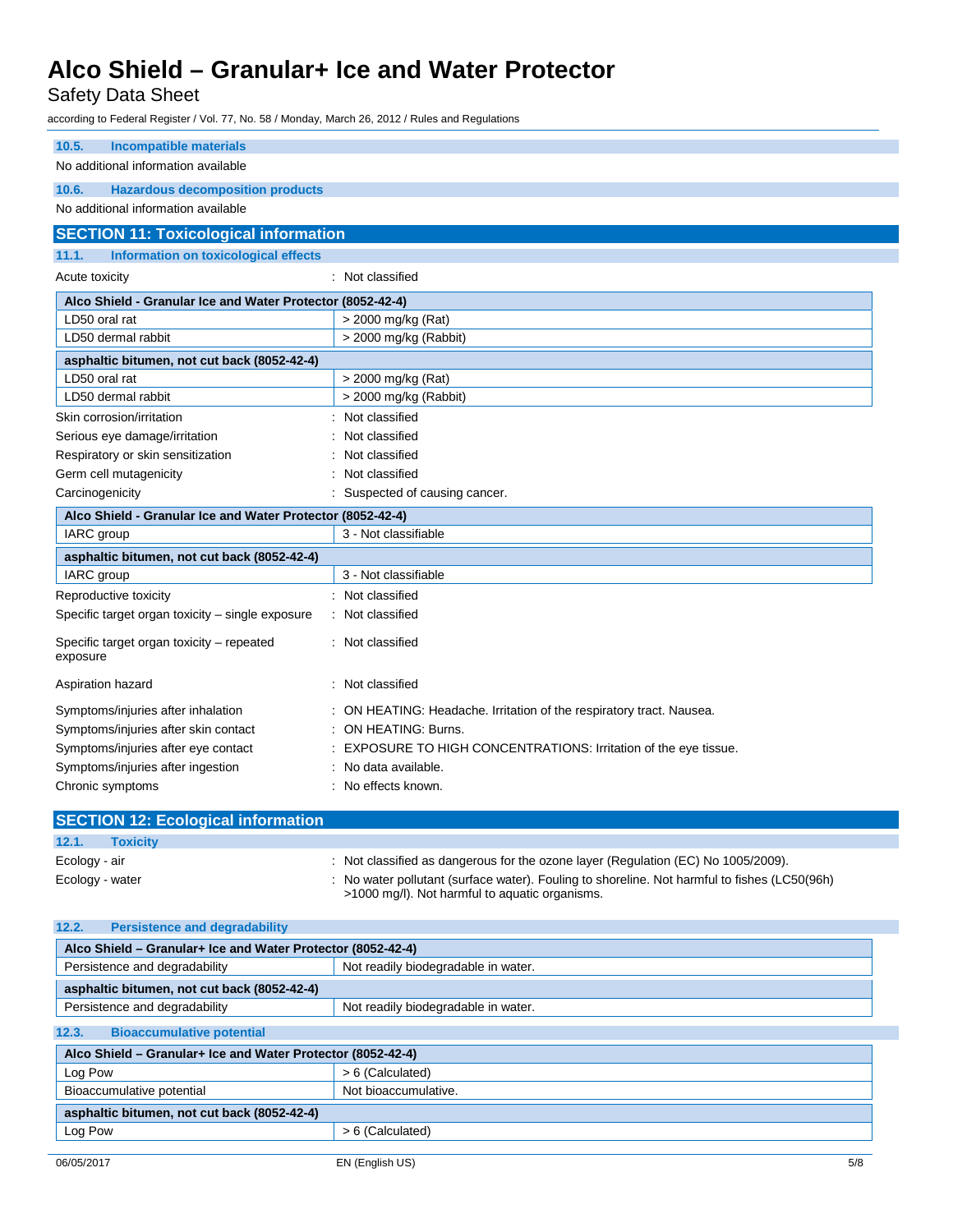Safety Data Sheet

according to Federal Register / Vol. 77, No. 58 / Monday, March 26, 2012 / Rules and Regulations

|                                  | asphaltic bitumen, not cut back (8052-42-4) |                                       |  |  |
|----------------------------------|---------------------------------------------|---------------------------------------|--|--|
| Bioaccumulative potential        |                                             | Not bioaccumulative.                  |  |  |
| 12.4.<br><b>Mobility in soil</b> |                                             |                                       |  |  |
|                                  | No additional information available         |                                       |  |  |
|                                  |                                             |                                       |  |  |
| 12.5.                            | <b>Other adverse effects</b>                |                                       |  |  |
| Effect on global warming         |                                             | : No known effects from this product. |  |  |
| <b>GWPmix comment</b>            |                                             | : No known effects from this product. |  |  |

| <b>SECTION 13: Disposal considerations</b> |                                            |  |                                                                                                                                                                                                               |
|--------------------------------------------|--------------------------------------------|--|---------------------------------------------------------------------------------------------------------------------------------------------------------------------------------------------------------------|
| 13.1.                                      | <b>Disposal methods</b>                    |  |                                                                                                                                                                                                               |
|                                            | Product/Packaging disposal recommendations |  | Recycle/reuse. Dissolve or mix with a combustible solvent. Remove to an authorized dump.<br>Remove to an authorized incinerator equipped with an afterburner and a flue gas scrubber with<br>energy recovery. |
|                                            | Additional information                     |  | : Can be considered as non hazardous waste according to Directive 2008/98/EC.                                                                                                                                 |

## **SECTION 14: Transport information**

### **Department of Transportation (DOT)** In accordance with DOT

Transport document description : UN1999 Tars, liquid, 3, II UN-No.(DOT) : UN1999 Proper Shipping Name (DOT) : Tars, liquid Packing group (DOT) **in the case of the COV**  $\cdot$  II - Medium Danger Hazard labels (DOT)  $\qquad \qquad$  : 3 - Flammable liquid

- 
- 
- 
- Class (DOT) : 3 Class 3 Flammable and combustible liquid 49 CFR 173.120
	-
	-



- DOT Packaging Bulk (49 CFR 173.xxx) : 242
- 
- 
- DOT Special Provisions (49 CFR 172.102) : 149 When transported as a limited quantity or a consumer commodity, the maximum net capacity specified in 173.150(b)(2) of this subchapter for inner packaging may be increased to 5 L (1.3 gallons).

B13 - A nonspecification cargo tank motor vehicle authorized in 173.247 of this subchapter must be at least equivalent in design and in construction to a DOT 406 cargo tank or MC 306 cargo tank (if constructed before August 31, 1995), except as follows: a. Packaging equivalent to MC 306 cargo tanks are excepted from the certification, venting, and emergency flow requirements of the MC 306 specification. b. Packaging equivalent to DOT 406 cargo tanks are excepted from 178.3457(d)(5), circumferential reinforcements; 178.34510, pressure relief; 178.34511, outlets; 178.34514, marking, and 178.34515, certification. c. Packaging are excepted from the design stress limits at elevated temperatures, as described in Section VIII of the ASME Code (IBR, see 171.7 of this subchapter). However, the design stress limits may not exceed 25 percent of the stress for 0 temper at the maximum design temperature of the cargo tank, as specified in the Aluminum Association's Aluminum Standards and Data (IBR, see 171.7 of this subchapter).

IB2 - Authorized IBCs: Metal (31A, 31B and 31N); Rigid plastics (31H1 and 31H2); Composite (31HZ1). Additional Requirement: Only liquids with a vapor pressure less than or equal to 110 kPa at 50 C (1.1 bar at 122 F), or 130 kPa at 55 C (1.3 bar at 131 F) are authorized. T3 - 2.65 178.274(d)(2) Normal............. 178.275(d)(2)

TP3 - The maximum degree of filling (in %) for solids transported above their melting points and for elevated temperature liquids shall be determined by the following: Degree of filling = 95 \* dr / df Where: df and dr are the mean densities of the liquid at the mean temperature of the liquid during filling and the maximum mean bulk temperature during transport respectively. TP29 - A portable tank having a minimum test pressure of 1.5 bar (150.0 kPa) may be used provided the calculated test pressure is 1.5 bar or less based on the MAWP of the hazardous materials, as defined in 178.275 of this subchapter, where the test pressure is 1.5 times the MAWP.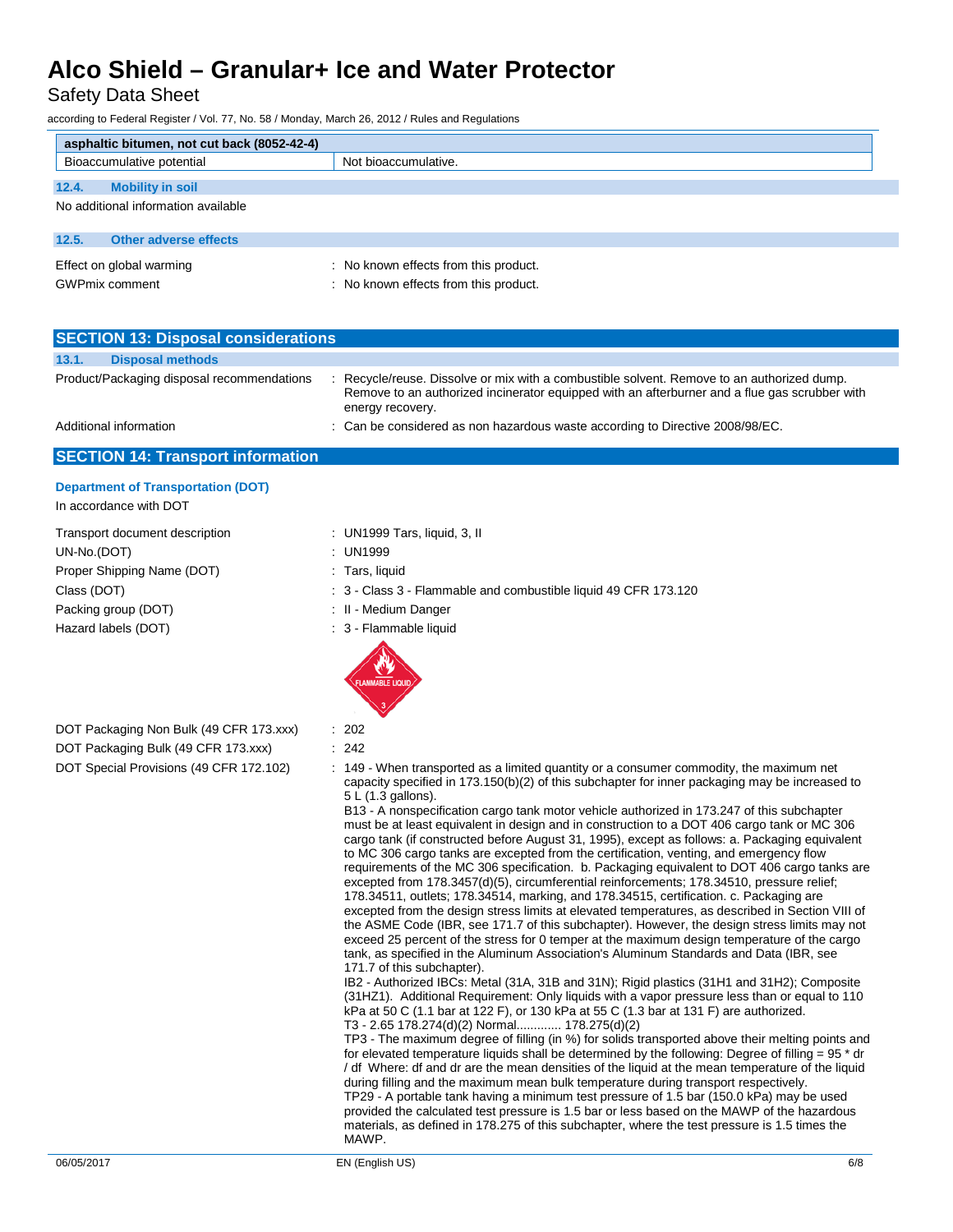Safety Data Sheet

according to Federal Register / Vol. 77, No. 58 / Monday, March 26, 2012 / Rules and Regulations

| DOT Packaging Exceptions (49 CFR 173.xxx)                                 | : 150                                                                                                                                                                                                                                                                                                                                                                                                             |
|---------------------------------------------------------------------------|-------------------------------------------------------------------------------------------------------------------------------------------------------------------------------------------------------------------------------------------------------------------------------------------------------------------------------------------------------------------------------------------------------------------|
| DOT Quantity Limitations Passenger aircraft/rail : 5 L<br>(49 CFR 173.27) |                                                                                                                                                                                                                                                                                                                                                                                                                   |
| DOT Quantity Limitations Cargo aircraft only (49 : 60 L<br>CFR 175.75)    |                                                                                                                                                                                                                                                                                                                                                                                                                   |
| DOT Vessel Stowage Location                                               | : B - (i) The material may be stowed "on deck" or "under deck" on a cargo vessel and on a<br>passenger vessel carrying a number of passengers limited to not more than the larger of 25<br>passengers, or one passenger per each 3 m of overall vessel length; and (ii) "On deck only" on<br>passenger vessels in which the number of passengers specified in paragraph (k)(2)(i) of this<br>section is exceeded. |
| Emergency Response Guide (ERG) Number                                     | : 130                                                                                                                                                                                                                                                                                                                                                                                                             |
| Other information                                                         | : No supplementary information available.                                                                                                                                                                                                                                                                                                                                                                         |
| <b>TDG</b>                                                                |                                                                                                                                                                                                                                                                                                                                                                                                                   |
| <b>Transport by sea</b>                                                   |                                                                                                                                                                                                                                                                                                                                                                                                                   |
| Transport document description (IMDG)                                     | : UN 1999 TARS, LIQUID, 3, II                                                                                                                                                                                                                                                                                                                                                                                     |
| UN-No. (IMDG)                                                             | : 1999                                                                                                                                                                                                                                                                                                                                                                                                            |
| Proper Shipping Name (IMDG)                                               | : TARS, LIQUID                                                                                                                                                                                                                                                                                                                                                                                                    |
| Class (IMDG)                                                              | : 3 - Flammable liquids                                                                                                                                                                                                                                                                                                                                                                                           |
| Packing group (IMDG)                                                      | : II - substances presenting medium danger                                                                                                                                                                                                                                                                                                                                                                        |
| Limited quantities (IMDG)                                                 | : 5L                                                                                                                                                                                                                                                                                                                                                                                                              |
| EmS-No. (1)                                                               | $F-A$                                                                                                                                                                                                                                                                                                                                                                                                             |
| EmS-No. (2)                                                               | $: S - P$                                                                                                                                                                                                                                                                                                                                                                                                         |
| <b>Air transport</b>                                                      |                                                                                                                                                                                                                                                                                                                                                                                                                   |
| Transport document description (IATA)                                     | : UN 1999 Tars, liquid, 3, II                                                                                                                                                                                                                                                                                                                                                                                     |
| UN-No.(IATA)                                                              | : 1999                                                                                                                                                                                                                                                                                                                                                                                                            |
| Proper Shipping Name (IATA)                                               | : Tars, liquid                                                                                                                                                                                                                                                                                                                                                                                                    |
| Class (IATA)                                                              | : 3 - Flammable Liquids                                                                                                                                                                                                                                                                                                                                                                                           |
| Packing group (IATA)                                                      | : II - Medium Danger                                                                                                                                                                                                                                                                                                                                                                                              |
|                                                                           |                                                                                                                                                                                                                                                                                                                                                                                                                   |

# **SECTION 15: Regulatory information**

**15.1. US Federal regulations**

No additional information available

**15.2. International regulations CANADA** No additional information available

**EU-Regulations** No additional information available

**National regulations** No additional information available

**15.3. US State regulations**

No additional information available

**SECTION 16: Other information**